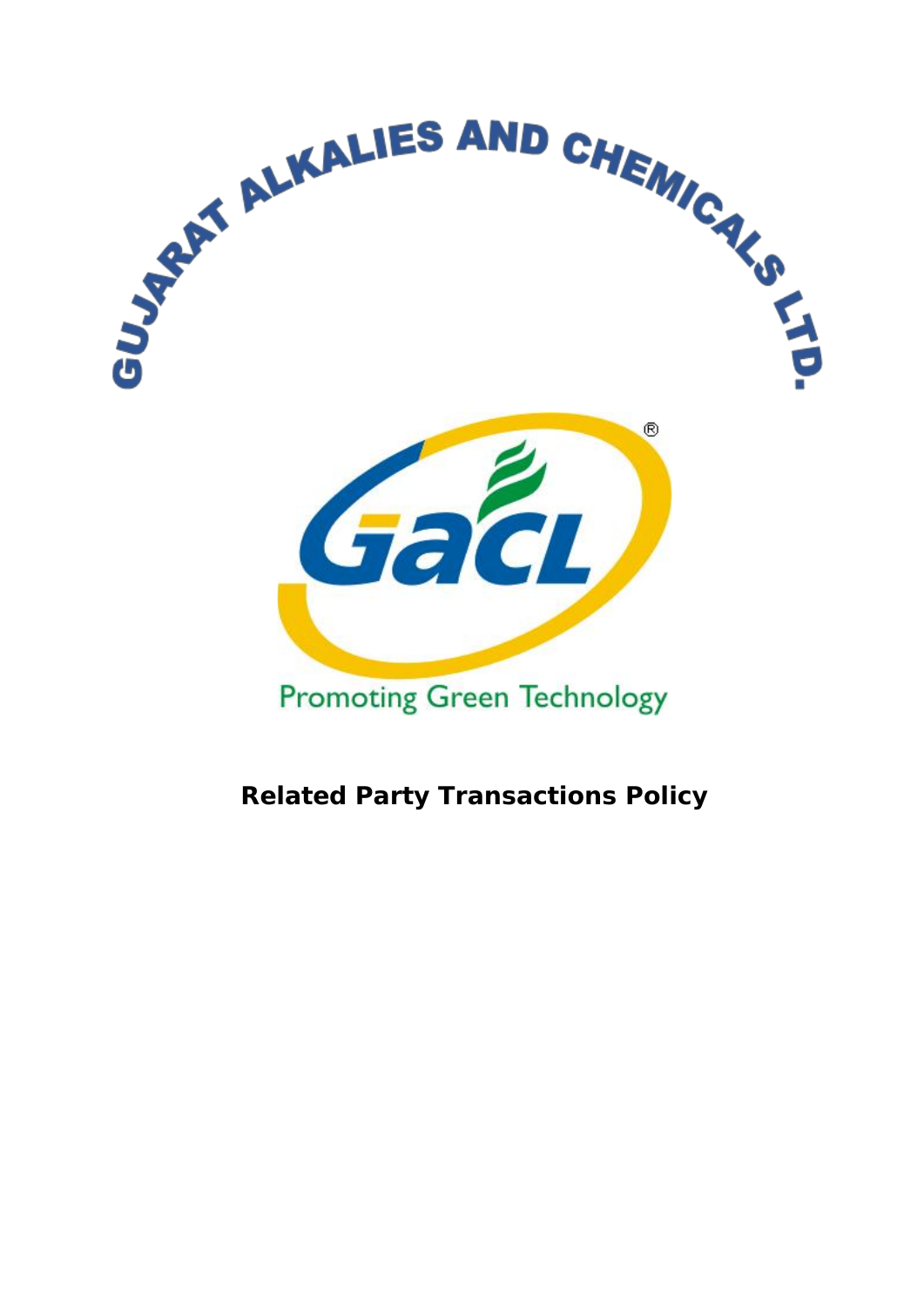# **1. INTRODUCTION**

The Board of Directors (the "Board") of Gujarat Alkalies and Chemicals Limited (the "Company" or "GACL"), have adopted the policy and procedures with regard to Related Party Transactions as defined below. The Audit Committee will review and may amend this Policy from time to time.

This Policy is to regulate transactions between the Company and its Related Parties, by providing proper framework on identification, approval, ratification, disclosure and reporting of such transactions under the applicable laws and regulations as amended from time to time.

## **2. PURPOSE**

The equity Listing Agreement with the Stock Exchanges mandates formulation of a policy on materiality of Related Party Transactions and dealing with Related Party Transactions, has been replaced / superseded by the SEBI (Listing Obligations and Disclosure Requirements) Regulations, 2015, effective from 01.12.2015 (hereinafter "Listing Regulations").

As per Regulation 23(1) of the Listing Regulations, the listed entity shall formulate a policy on materiality of related party transactions and on dealing with related party transactions. In addition to that the listed entity shall also comply with the provisions of Section 188 of the Companies Act, 2013 read with Rule 15 of the Companies (Meetings of Board and its Powers) Rules, 2014.

This Policy which was framed based on the Listing Agreement entered by the Company with Stock Exchanges and also to comply with the provisions of Section 188 of the Companies Act, 2013 read with Rule 15 of the Companies (Meetings of Board and its Powers) Rules, 2014 and thereby to ensure governance and reporting of transactions between the Company and its Related Parties, is now amended to align with the provisions contained in the Listing Regulations with respect to related party transactions between the Company and its Related Parties.

# **3. APPLICABILITY AND EFFECTIVE DATE**

This Policy shall be applicable to the Company with effect from 1<sup>st</sup> October, 2014.

# **4. DEFINITIONS**

**"Act"** means the Companies Act, 2013 and Rules framed thereunder, including any amendments, modifications, clarifications or re-enactment thereof.

**"Arms' Length basis"** means a transaction between two related parties as if they are unrelated, so that there is no conflict of interest.

**"Audit Committee or Committee"** means Committee of Board of Directors of the Company constituted under provisions of Listing Agreement / Listing Regulations and the Companies Act, 2013.

**"Board of Director or Board"** means Board of Directors of the Company.

**"Company"** means Gujarat Alkalies and Chemicals Limited.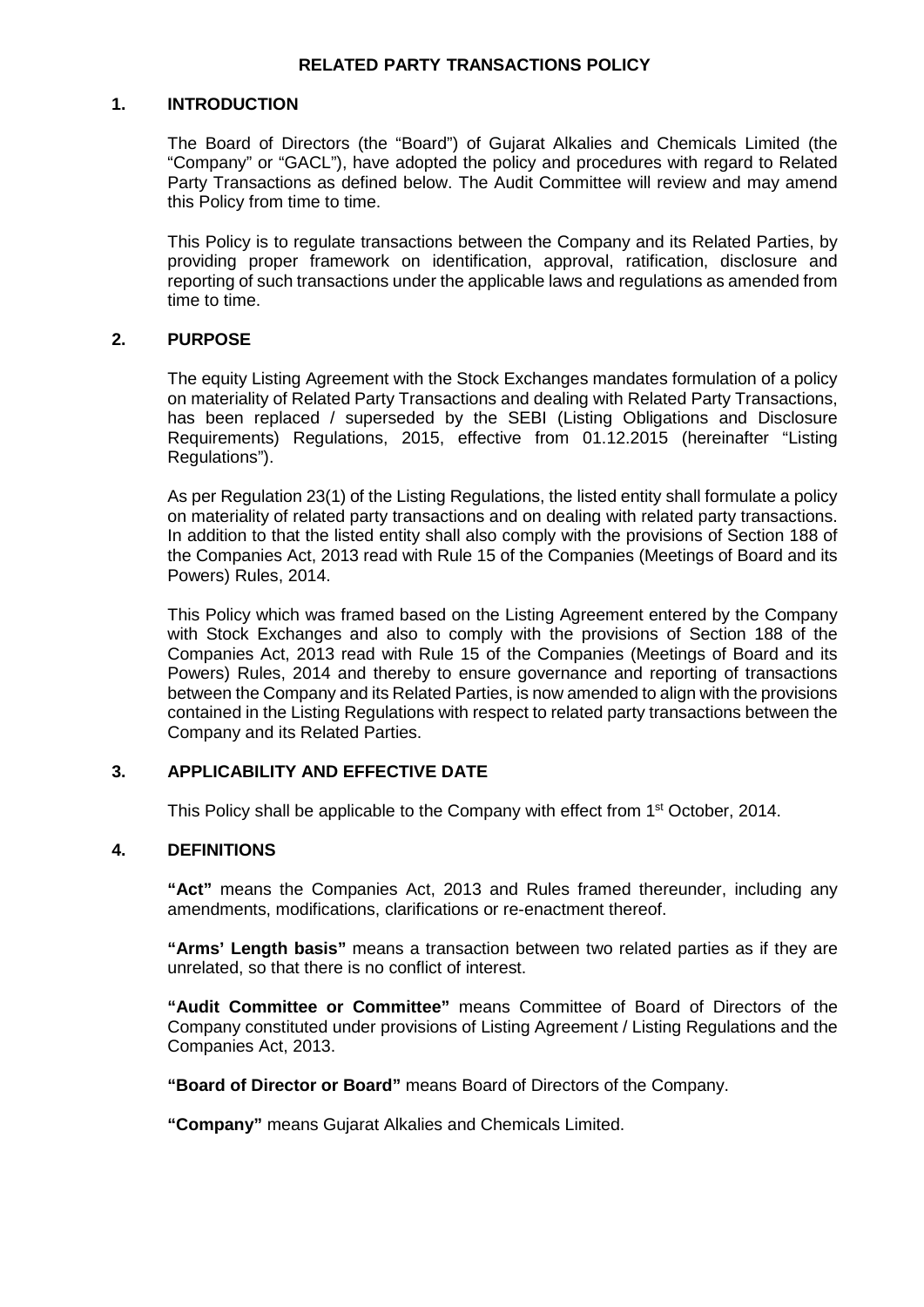**"Key Managerial Personnel"** means key managerial personnel as defined under the Companies Act, 2013 (or any amendment thereto, from time to time) and includes –

- (i) Managing Director or Chief Executive Officer or Manager and in their absence, a Whole-time Director;
- (ii) Company Secretary; and<br>(iii) Chief Financial Officer
- **Chief Financial Officer**

**"Material Related Party Transaction"** means a transaction with a related party if the transaction / transactions to be entered into individually or taken together with previous transactions during a financial year, exceeds ten percent of the annual consolidated turnover of the company as per the last audited financial statements of the Company or such limits as may be prescribed under the Act or Listing Regulations or other applicable laws, from time to time.

[1](#page-2-0) Provided that with effect from 01.04.2022, a transaction with a related party shall be considered material, if the transaction(s) to be entered into individually or taken together with previous transactions during a financial year, exceeds rupees one thousand crore or ten per cent of the annual consolidated turnover of the listed entity as per the last audited financial statements of the listed entity, whichever is lower.

Notwithstanding the above, a transaction involving payments made to a related party with respect to brand usage or royalty shall be considered material if the transaction(s) to be entered into individually or taken together with previous transactions during a financial year, exceed five percent of the annual consolidated turnover of the Company as per the last audited financial statements of the Company.

**"Policy"** means Related Party Transactions Policy.

"**Related Party**" means Related Party as defined in Regulation 2(zb) of the Listing Regulations, which is as follows:

"Related Party" means a related party as defined under sub-section (76) of section 2 of the Companies Act, 2013 or under the applicable accounting standards:

Provided that any person or entity belonging to the promoter or promoter group of the listed entity and holding 20% or more of shareholding in the listed entity shall be deemed to be a related party.

[2P](#page-2-1)rovided that with effect from 01.04.2022:

(a) any person or entity forming a part of the promoter or promoter group of the listed entity; or

(b) any person or any entity, holding equity shares:

(i) of twenty per cent or more; or

(ii) of ten per cent or more, with effect from April 1, 2023;

in the Company either directly or on a beneficial interest basis as provided under section 89 of the Companies Act, 2013, at any time, during the immediate preceding financial year;

<span id="page-2-1"></span><span id="page-2-0"></span> <sup>1</sup> Inserted by the SEBI (Listing Obligations and Disclosure Requirements) (Sixth Amendment) Regulations, 2021, **w.e.f. 1.4.2022.**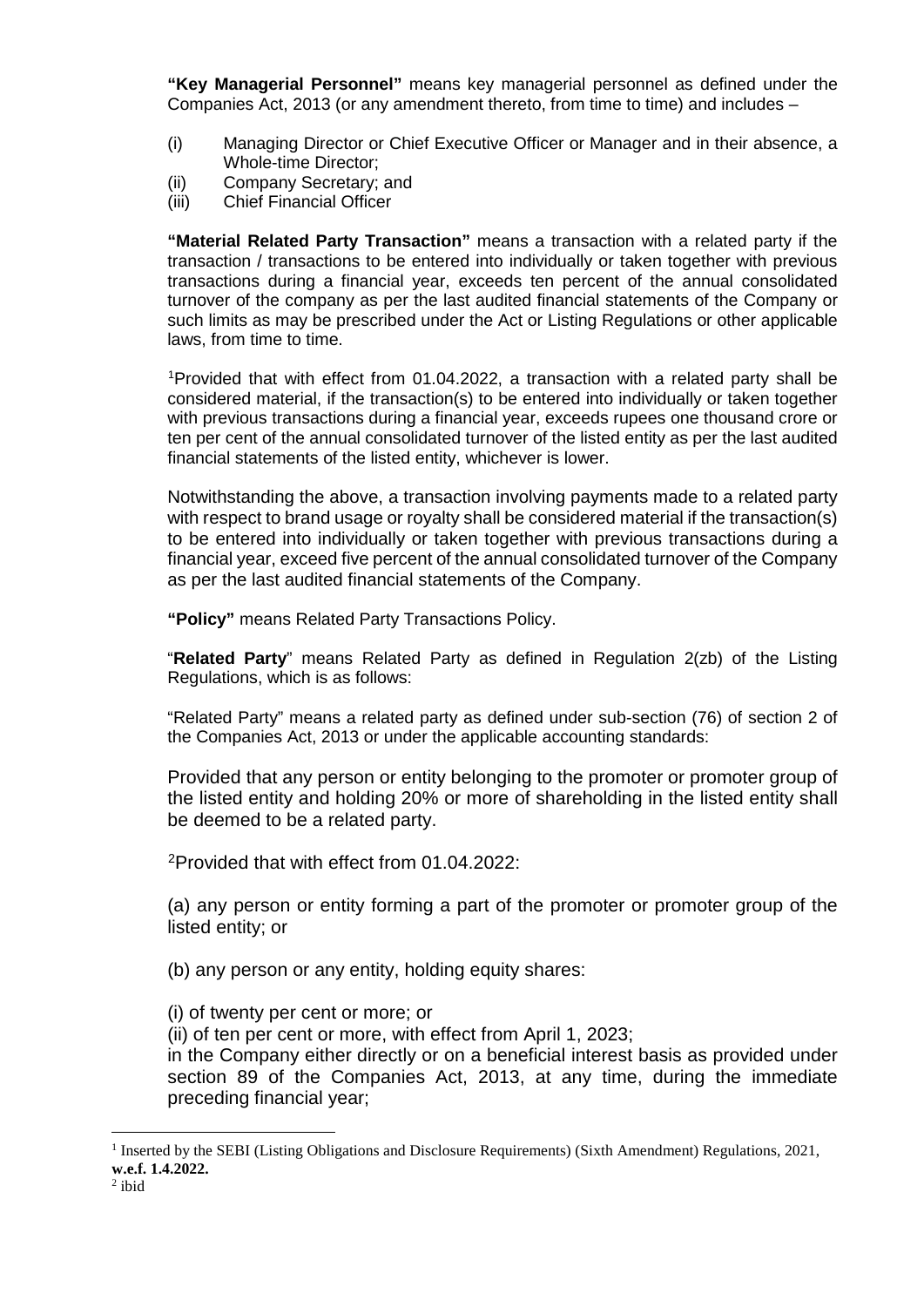shall be deemed to be a related party:

Provided further that this definition shall not be applicable for the units issued by mutual funds which are listed on a recognised stock exchange(s);

- (A) Section 2 (76) of the Companies Act, 2013 and rules framed thereunder defines Related Party as under:
	- *(i)* a director or his relative;
	- (*ii*) a key managerial personnel or his relative;
	- (*iii*) a firm, in which a director, manager or his relative is a partner;<br>(*iv*) a private company in which a director or manager [or his re
	- a private company in which a director or manager [or his relative] is a member or director;
	- (*v*) a public company in which a director or manager is a director and holds along with his relatives, more than two per cent of its paid-up share capital;
	- (*vi*) any body corporate whose Board of Directors, managing director or manager is accustomed to act in accordance with the advice, directions or instructions of a director or manager;
	- (*vii*) any person on whose advice, directions or instructions a director or manager is accustomed to act:

Provided that nothing in sub-clauses (*vi*) and (*vii*) shall apply to the advice, directions or instructions given in a professional capacity;

- (*viii*) any body corporate which is—
	- (a) a holding, subsidiary or an associate company of such company; or
	- (b) a subsidiary of a holding company to which it is also a subsidiary; or
	- (c) an investing company or the venturer of a company;

Explanation - For the purpose of this clause, "the investing company or the venturer of a company" means a body corporate whose investment in the company would result in the company becoming an associate company of the body corporate.

(*ix*) such other person as may be prescribed.

Under Rule (ix), Director (other than Independent Director) or Key Managerial Personnel of the holding company or his relative with reference to a company, shall be deemed to be related party as per Rule 3 of the Companies (Specification of Definition Details) Rules, 2014

"Associate Company" in relation to another company, means a company in which that other company has a significant influence, but which is not a subsidiary company of the company having such influence and includes a joint venture company.

*Explanation* — For the purposes of this clause,

- (a) "significant influence" means control of at least twenty per cent of total voting power, or control of or participation in business decisions under an agreement;
- (b) "joint venture" means a joint arrangement whereby the parties that have joint control of the arrangement have rights to the net assets of the arrangement.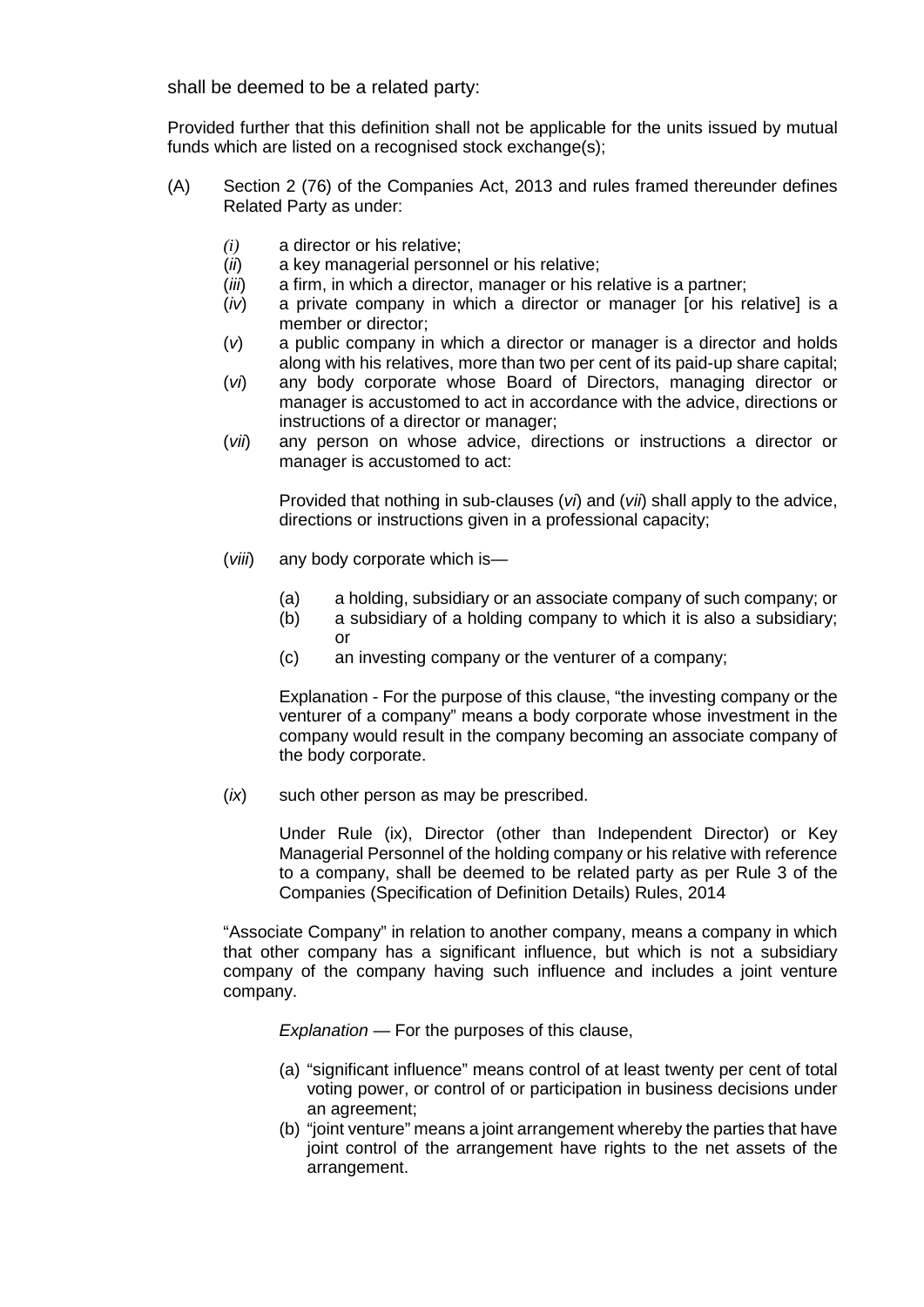(B) Related Party as defined under Accounting Standard AS-18 as prescribed by the Institute of Chartered Accountants of India reads as–

Para 10: Related party / parties are considered to be related if at any time during the reporting period one party has the ability to control the other party or exercise significant influence over the other party in making financial and / or operating decisions.

Further, the word "Control" and "Significant Influence" defined under AS 18 as under:

Control – (a) ownership, directly or indirectly, of more than one half of the voting power of an enterprise, or

(b) control of the composition of the board of directors in the case of a company or of the composition of the corresponding governing body in case of any other enterprise, or

(c) a substantial interest in voting power and the power to direct, by statute or agreement, the financial and/or operating policies of the enterprise.

*[As per Para 12: An enterprise is considered to have a substantial interest in another enterprise if that enterprise owns, directly or indirectly, 20 per cent or more interest in the voting power of the other enterprise. Similarly, an individual is considered to have a substantial interest in an enterprise, if that individual owns, directly or indirectly, 20 per cent or more interest in the voting power of the enterprise].*

Significant influence - participation in the financial and/or operating policy decisions of an enterprise, but not control of those policies.

(C) Related Party as defined under Indian Accounting Standard (Ind AS) 24 on Related Party Disclosures reads as –

A related party is a person or entity that is related to the entity that is preparing its financial statements (in this Standard referred to as the 'reporting entity').

- (a) A person or a close member of that person's family is related to a reporting entity if that person:
	- (i) has control or joint control of the reporting entity;
	- (ii) has significant influence over the reporting entity; or
	- (iii) is a member of the key management personnel of the reporting entity or of a parent of the reporting entity.
- (b) An entity is related to a reporting entity if any of the following conditions applies:
	- (i) The entity and the reporting entity are members of the same group (which means that each parent, subsidiary and fellow subsidiary is related to the others).
	- (ii) One entity is an associate or joint venture of the other entity (or an associate or joint venture of a member of a group of which the other entity is a member).
	- (iii) Both entities are joint ventures of the same third party.
	- (iv) One entity is a joint venture of a third entity and the other entity is an associate of the third entity.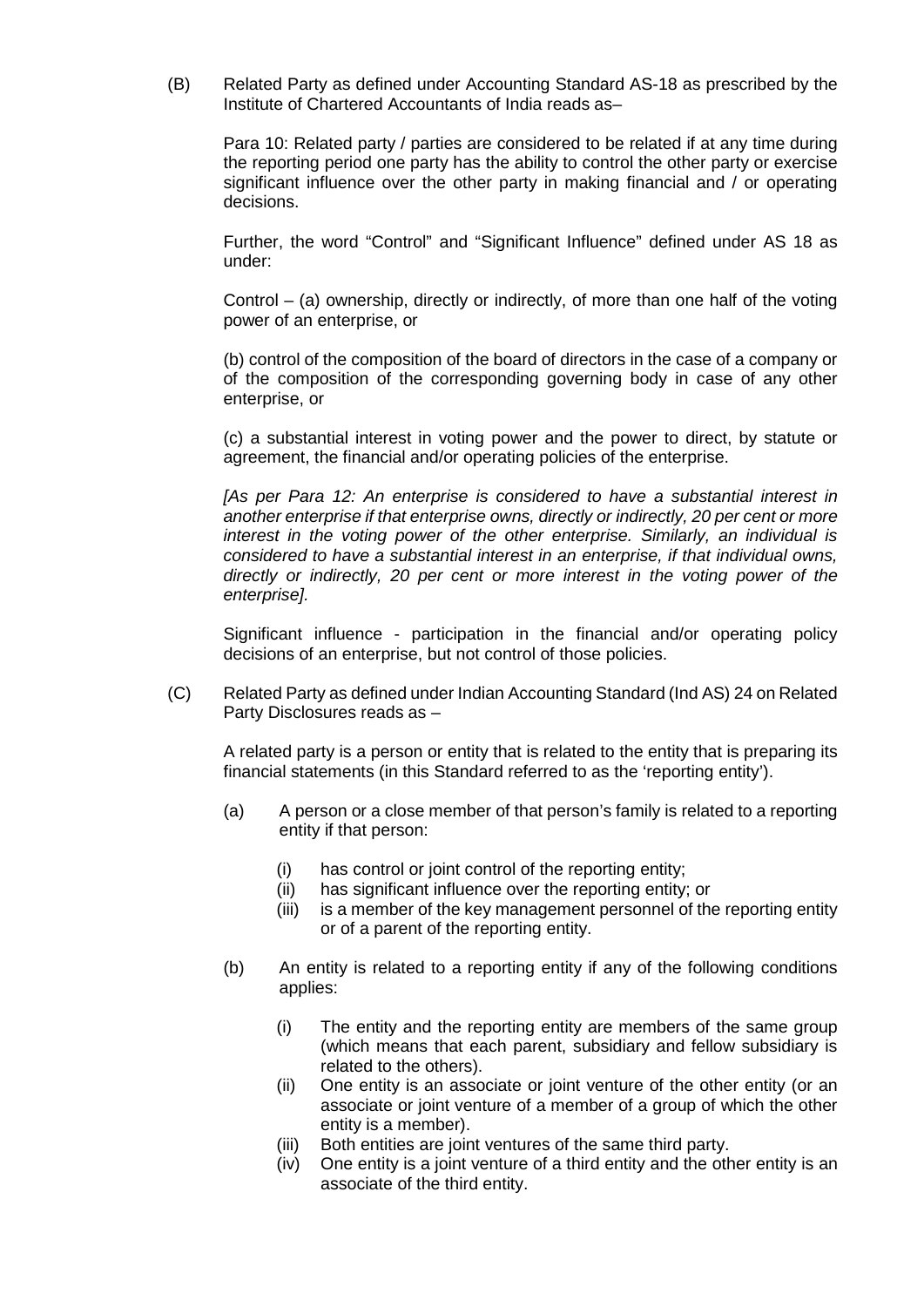- (v) The entity is a post-employment benefit plan for the benefit of employees of either the reporting entity or an entity related to the reporting entity. If the reporting entity is itself such a plan, the sponsoring employers are also related to the reporting entity.
- (vi) The entity is controlled or jointly controlled by a person identified in (a).
- (vii) A person identified in (a)(i) has significant influence over the entity or is a member of the key management personnel of the entity (or of a parent of the entity).
- (viii) The entity, or any member of a group of which it is a part, provides key management personnel services to the reporting entity or to the parent of the reporting entity.

**"Relative"** [as per Section 2(77) of the Companies Act, 2013 and rules prescribed thereunder] with reference to any person means any one who is related to another, if –

- (*i*) they are members of a Hindu Undivided Family;<br>(*ii*) they are husband and wife; or
- (*ii*) they are husband and wife; or<br>(*iii*) one person related to the other
- one person related to the other person as:
	- (a) Father (including step-father)
	- (b) Mother (including step-mother)
	- (c) Son (including step-son)
	- (d) Son's wife
	- (e) Daughter
	- (f) Daughter's husband
	- (g) Brother (including step-brother)
	- (h) Sister (including step-sister)

"**Related Party Transaction**" means Related Party Transaction as defined under Section 188 of the Companies Act, 2013 and Regulation 2(zc) of the Listing Regulations.

Section 188 of the Companies Act, 2013 states Related Party Transaction covers any contract or arrangement with a related party with respect to –

- (*a*) sale, purchase or supply of any goods or materials;<br>(*b*) selling or otherwise disposing of, or buying, property
- (b) selling or otherwise disposing of, or buying, property of any kind;<br>(c) leasing of property of any kind;
- leasing of property of any kind;
- (*d*) availing or rendering of any services;
- (*e*) appointment of any agent for purchase or sale of goods, materials, services or property;
- *(f)* such related party's appointment to any office or place of profit in the company, its subsidiary company or associate company; and
- (*g*) underwriting the subscription of any securities or derivatives thereof, of the company:

Regulation 2(zc) of the Listing Regulations defines "Related Party Transaction" as Related Party Transaction is a transfer of resources, services or obligations between a listed entity and a related party, regardless of whether a price is charged and *a "transaction" with a Related Party shall be construed to include single transaction or a group of transactions in a contract.* 

*Provided that this definition shall not be applicable for the units issued by mutual funds which are listed on a recognised stock exchange(s).*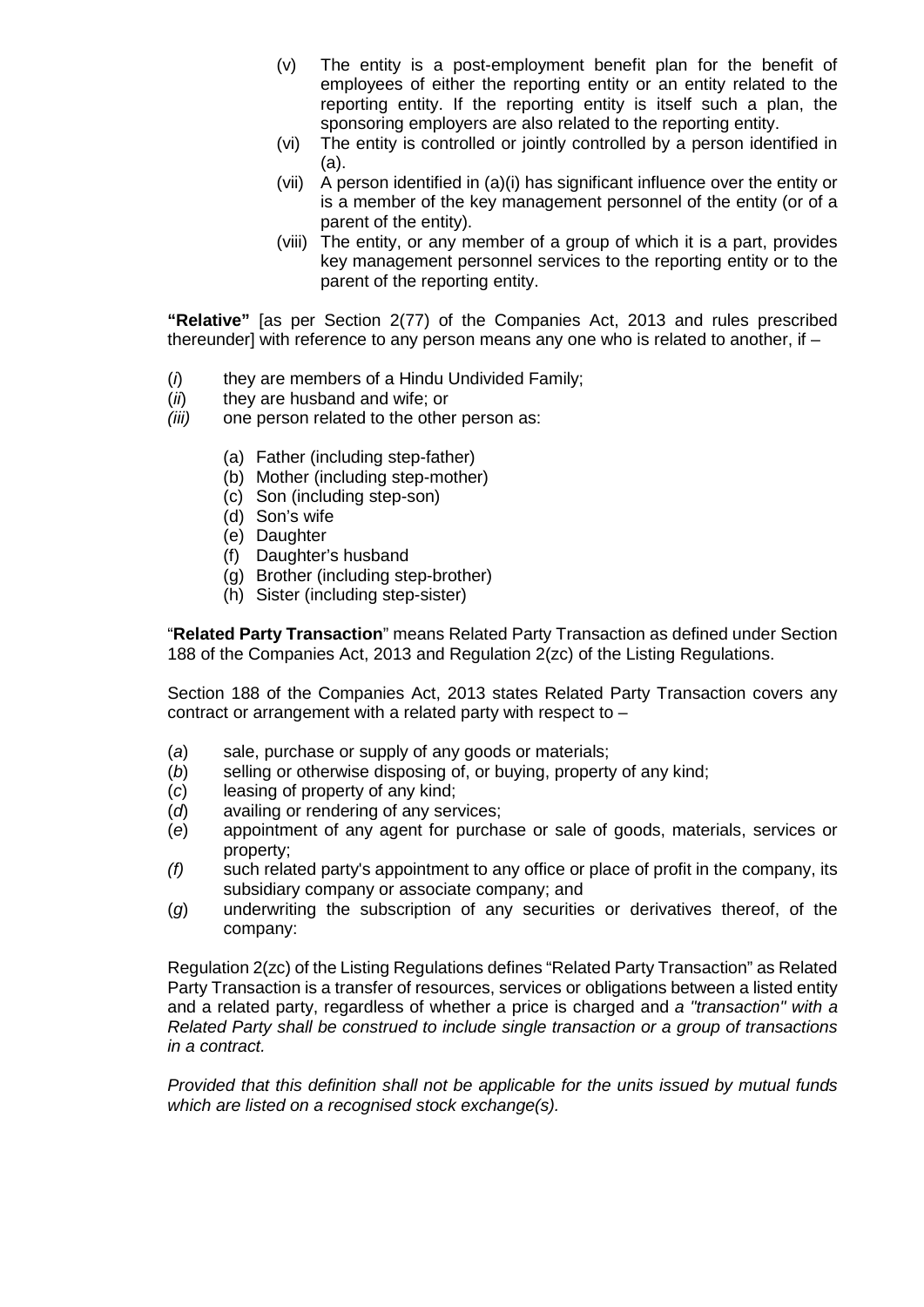<sup>[3](#page-6-0)</sup>As per the amended Regulation 2(zc) with effect from 01.04.2022, "related party transaction" means a transaction involving a transfer of resources, services or obligations between:

(i) a listed entity or any of its subsidiaries on one hand and a related party of the listed entity or any of its subsidiaries on the other hand; or

(ii) a listed entity or any of its subsidiaries on one hand, and any other person or entity on the other hand, the purpose and effect of which is to benefit a related party of the listed entity or any of its subsidiaries, with effect from April 1, 2023;

regardless of whether a price is charged and a "transaction" with a related party shall be construed to include a single transaction or a group of transactions in a contract:

Provided that the following shall not be a related party transaction:

(a) the issue of specified securities on a preferential basis, subject to compliance of the requirements under the Securities and Exchange Board of India (Issue of Capital and Disclosure Requirements) Regulations, 2018;

(b) the following corporate actions by the Company which are uniformly applicable/ offered to all shareholders in proportion to their shareholding:

- i. payment of dividend;
- ii. subdivision or consolidation of securities;
- iii. issuance of securities by way of a rights issue or a bonus issue; and
- iv. buy-back of securities.

(c) acceptance of fixed deposits by banks/Non-Banking Finance Companies at the terms uniformly applicable/offered to all shareholders/public, subject to disclosure of the same along with the disclosure of related party transactions every six months to the stock exchange(s), in the format as specified by the Board:

Provided further that this definition shall not be applicable for the units issued by mutual funds which are listed on a recognised stock exchange(s);"

# **5. POLICY**

All Related Party Transactions must be reported to the Audit Committee and referred for approval by the Committee in accordance with this Policy.

# **5.1 Identification of Potential Related Party Transactions**

GACL shall identify the potential transactions with related parties.

Each Director and Key Managerial Personnel shall disclose in prescribed form (Annexure-I) to the Company Secretary of the Company, his concern or interest in any company or companies or bodies corporate, firms or other association of individuals along with his / her relatives and changes therein within the prescribed time under the Act.

Each Director and Key Managerial Personnel shall disclose to the Board or Audit Committee, his or her nature of concern or interest in any potential Related Party Transaction including any additional information about the transaction that the Board / Audit Committee may reasonably request and shall not participate in such

<span id="page-6-0"></span> <sup>3</sup> Inserted by the SEBI (Listing Obligations and Disclosure Requirements) (Sixth Amendment) Regulations, 2021, **w.e.f. 1.4.2022.**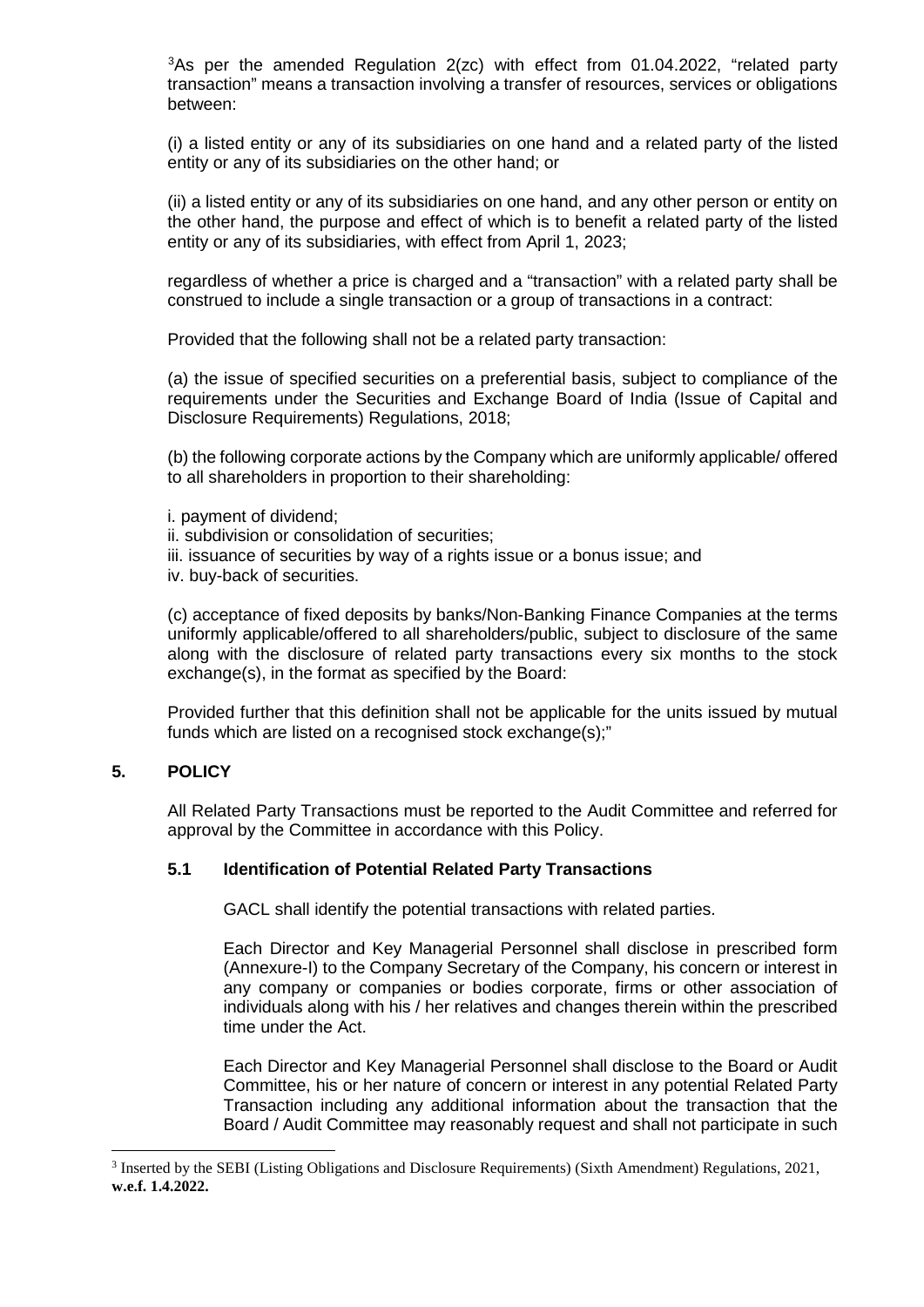meeting where such contract or arrangement is discussed by the Board / Audit Committee.

The Board / Audit Committee will determine whether the transaction does, in fact, constitute a Related Party Transaction requiring compliance with this Policy.

#### **5.2 Prohibitions related to Related Party Transactions**

Section 188 of the Act provides that – *Except by consent of the Board of Directors given by resolution at the meeting and subject to such conditions as prescribed under Rule 15 of the Companies (Meetings of Board and its Powers) Rules, 2014, the company shall not enter into any contract or arrangement with Related Party.*

Section 177(4)(iv) of the Act prescribes inter-alia the scope of the Audit Committee which includes *"approval or any subsequent modification of transaction of the Company with related parties."*

Regulation 23 of Listing Regulations states that all Related Party Transactions [4](#page-7-0) [and subsequent material modifications] shall require prior approval of the Audit Committee of the Company.

[5](#page-7-1) [Provided that only those members of the audit committee, who are independent directors, shall approve related party transactions.]

[6](#page-7-2) [Provided further that:

(a) the audit committee of the Company shall define "material modifications" and disclose it as part of the policy on materiality of related party transactions and on dealing with related party transactions;

(b) a related party transaction to which the subsidiary of the Company is a party but the Company is not a party, shall require prior approval of the audit committee of the Company if the value of such transaction whether entered into individually or taken together with previous transactions during a financial year exceeds ten per cent of the annual consolidated turnover, as per the last audited financial statements of the Company;

(c) with effect from 01.04.2023, a related party transaction to which the subsidiary of the Company is a party but the Company is not a party, shall require prior approval of the audit committee of the Company if the value of such transaction whether entered into individually or taken together with previous transactions during a financial year, exceeds ten per cent of the annual standalone turnover, as per the last audited financial statements of the subsidiary;

(d) prior approval of the audit committee of the Company shall not be required for a related party transaction to which the listed subsidiary is a party but the Company is not a party, if regulation 23 and sub-regulation (2) of regulation 15 of these regulations are applicable to such listed subsidiary.

<span id="page-7-0"></span> <sup>4</sup> Inserted by the SEBI (Listing Obligations and Disclosure Requirements) (Sixth Amendment) Regulations, 2021, **w.e.f. 1.4.2022.**

<span id="page-7-1"></span><sup>5</sup> Inserted by the SEBI (Listing Obligations and Disclosure Requirements) (Third Amendment) Regulations, 2021 read with the corrigendum, **w.e.f. 1.1.2022.** 

<span id="page-7-2"></span><sup>6</sup> Inserted by the SEBI (Listing Obligations and Disclosure Requirements) (Sixth Amendment) Regulations, 2021, **w.e.f. 1.4.2022.**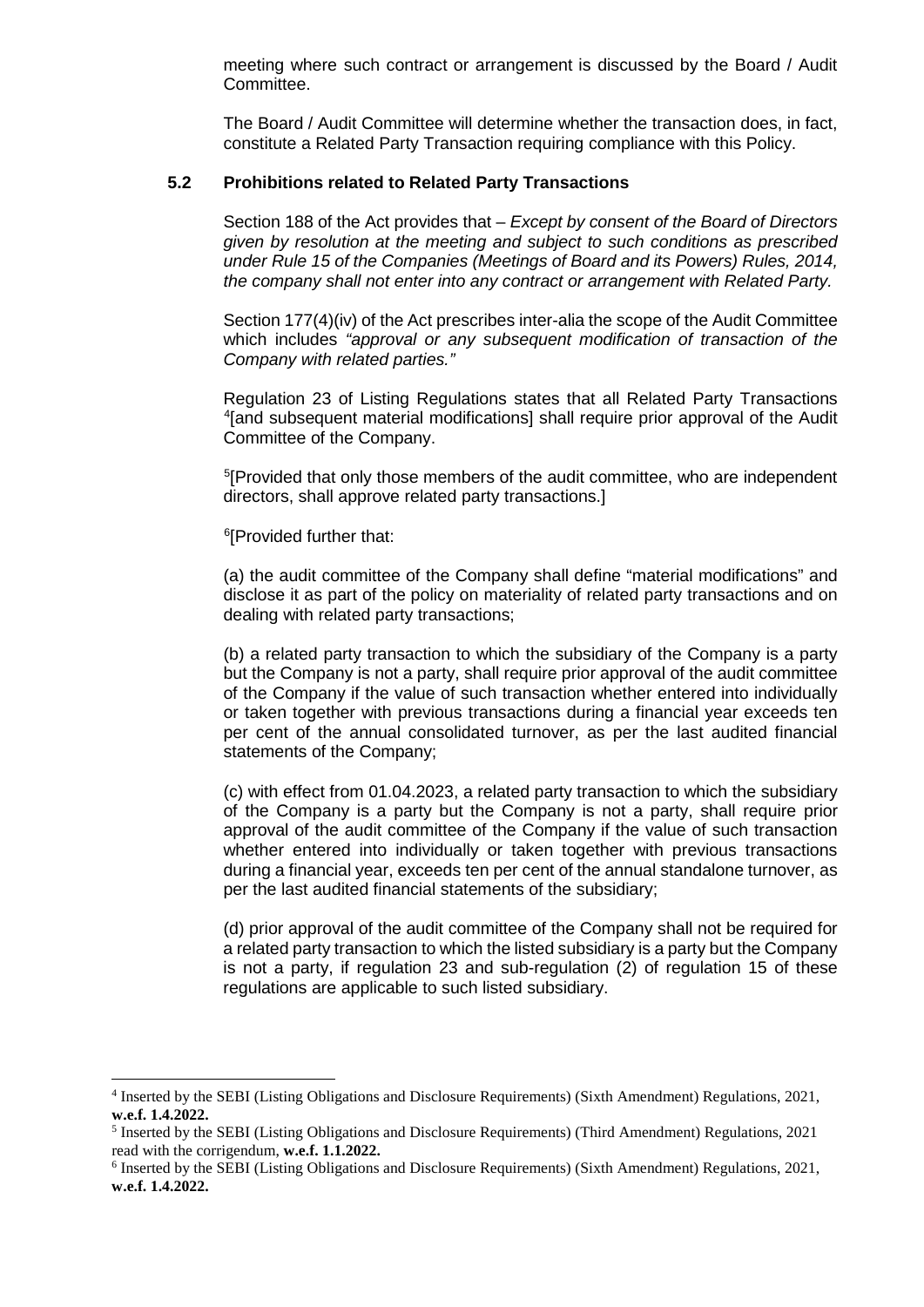Explanation: For related party transactions of unlisted subsidiaries of a listed subsidiary as referred to in (d) above, the prior approval of the audit committee of the listed subsidiary shall suffice.]

For the purpose of this clause, any subsequent modification in the Related Party Transaction approved by the Audit Committee / Board / Shareholders, which have effect of increasing the value of such Related Party Transaction by 20% or more with that Related Party on a financial year basis, shall be deemed to be a "Material Modification" and shall require approval of the Audit Committee / Board / Shareholders, as the case may be.

However, the Audit Committee may grant omnibus approval for Related Party Transactions proposed to be entered into by the company subject to the following conditions:

- a) The Audit Committee shall lay down the criteria for granting the omnibus approval in line with the policy on Related Party Transactions of the Company (Annexure II);
- b) The Audit Committee shall satisfy itself the need for such omnibus approval and that such approval is in the interest of the Company;
- c) Such omnibus approval shall specify (i) the name/s of the related party, nature of transaction, period of transaction, maximum amount of transaction that can be entered into, (ii) the indicative base price / current contracted price and the formula for variation in the price if any and (iii) such other conditions as the Audit Committee may deem fit;

Provided that where the need for Related Party Transaction cannot be foreseen and aforesaid details are not available, Audit Committee may grant omnibus approval for such transactions subject to their value not exceeding Rs.1 crore per transaction.

d) Such omnibus approvals shall be valid for a period not exceeding one year and shall require fresh approvals after the expiry of one year.

# **5.3 Review and Approval of Related Party Transactions**

In view of the different provisions concerning the transactions with related parties including its threshold prescribed under various laws, i.e. the Companies Act, 2013, Listing Regulations and others, GACL shall comply with the provisions and procedures / guidelines those are stricter under the said laws.

#### **Audit Committee:**

All Related Party Transactions other than those for which omnibus approval is given by the Audit Committee and which are within ten percent of the annual consolidated turnover of the Company as per the last audited financial statements of the Company, shall be referred to the next regularly scheduled meeting of Audit Committee for review and approval.

To review a Related Party Transaction, the Committee will be provided with all relevant material information of the Related Party Transaction, including the terms of the transaction, the business purpose of the transaction, the benefits to the Company and to the Related Party, and any other relevant matters. In determining whether to approve a Related Party Transaction, the Committee will consider the following factors, among others, to the extent relevant to the Related Party Transaction: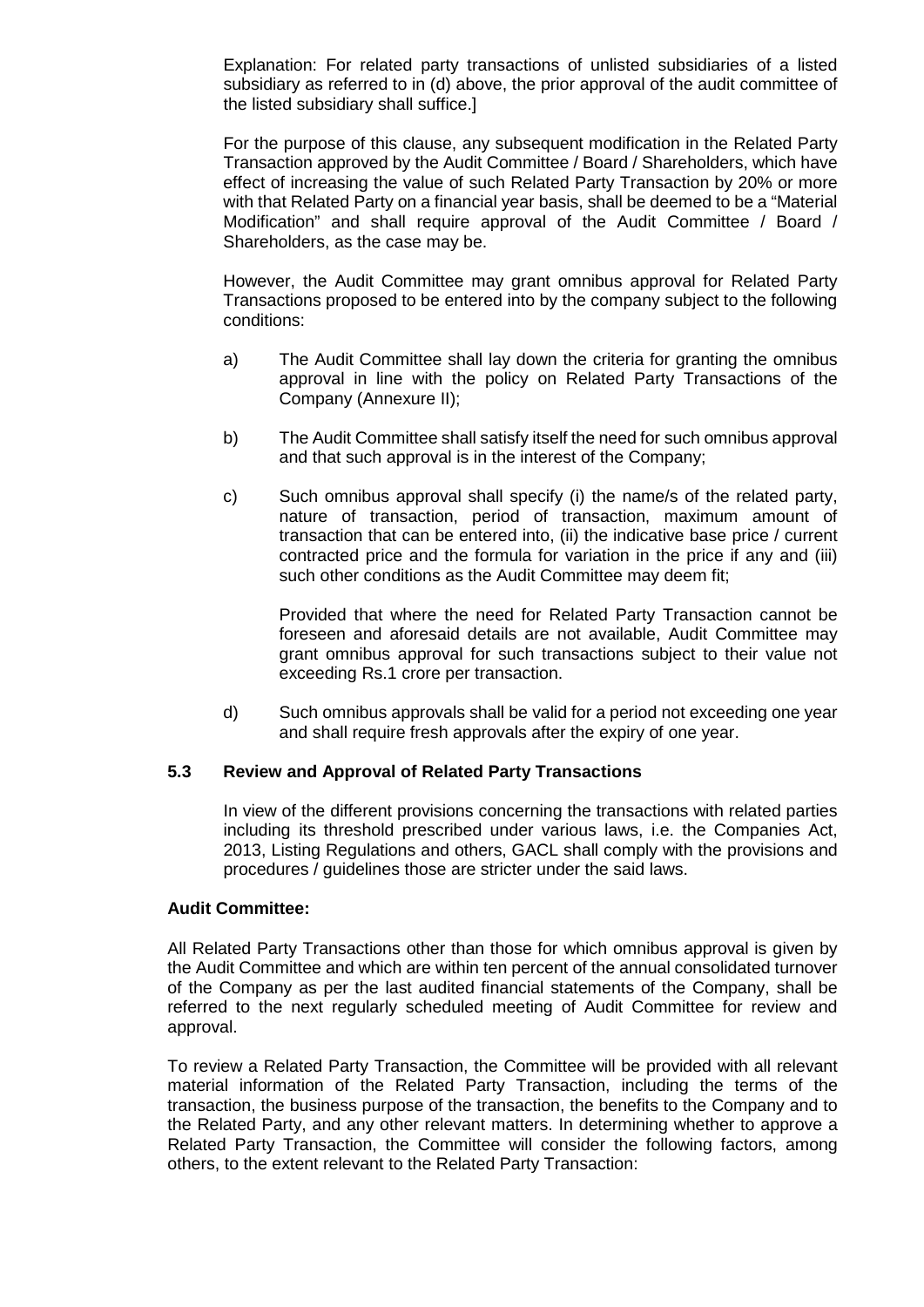- $\triangleright$  Whether the terms of the Related Party Transaction are fair and on arms length basis to the Company and would apply on the same basis if the transaction did not involve a Related Party;
- $\triangleright$  Whether there are any compelling business reasons for the Company to enter into the Related Party Transaction and the nature of alternative transactions, if any;
- $\triangleright$  Whether the Related Party Transaction would affect the independence of an independent director;
- $\triangleright$  Whether the proposed transaction includes any potential reputational risk issues that may arise as a result of or in connection with the proposed transaction;
- $\triangleright$  Whether the Company was notified about the Related Party Transaction before its commencement and if not, why pre-approval was not sought and whether subsequent ratification is allowed and would be detrimental to the Company; and
- Whether the Related Party Transaction would present an improper conflict of interest for any Director or Key Managerial Personnel of the Company, taking into account the size of the transaction, the overall financial position of the Director, Executive Officer or other Related Party, the direct or indirect nature of the Director's, Key Managerial Personnel's or other Related Party's interest in the transaction and the ongoing nature of any proposed relationship and any other factors, the Board / Committee deems relevant.

Audit Committee shall review, at least on a quarterly basis, the details of Related Party Transactions entered into by the company pursuant to each of the omnibus approval given.

## **Board :**

All Related Party Transactions approved by the Audit Committee as per the procedure set forth above shall be referred to the Board for its noting. If the Committee determines that a Related Party Transaction should be brought before the Board, or if the Board in any case elects to review any such matter or it is mandatory under any law for Board to approve the Related Party Transaction, then the considerations set forth above shall apply to the Board's review and approval of the matter, with such modification as may be necessary or appropriate under the circumstances.

#### **Shareholders :**

All Material Related Party Transactions <sup>[7](#page-9-0)</sup> [and subsequent material modifications as defined by the audit committee under sub-regulation (2) of regulation 23] shall require <sup>[8](#page-9-1)</sup>[prior] approval of the shareholders through resolution and no entity falling under the definition of related Party shall vote to approve <sup>[9](#page-9-2)</sup>the relevant transaction whether the entity is a related party to the particular transaction or not.

[10\[](#page-9-3)Provided that prior approval of the shareholders of the Company shall not be required for a related party transaction to which the listed subsidiary is a party but the Company is not a party, if regulation 23 and sub-regulation (2) of regulation 15 of these regulations are applicable to such listed subsidiary.

<span id="page-9-0"></span> <sup>7</sup> Inserted by the SEBI (Listing Obligations and Disclosure Requirements) (Sixth Amendment) Regulations, 2021, **w.e.f. 1.4.2022** 

<sup>8</sup> ibid

<span id="page-9-2"></span><span id="page-9-1"></span> $9$  ibid

<span id="page-9-3"></span> $10$  ibid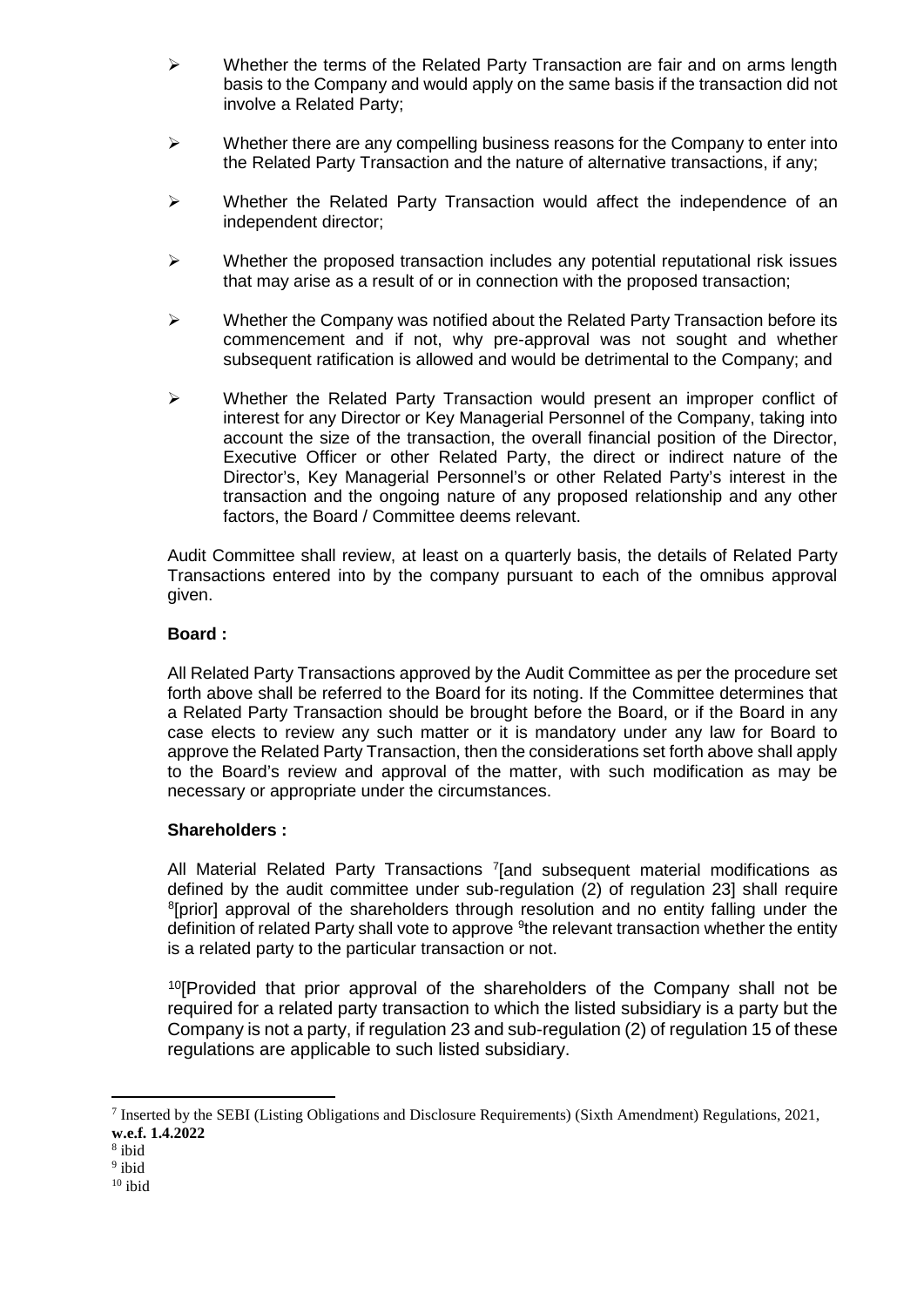Explanation: For related party transactions of unlisted subsidiaries of a listed subsidiary as referred above, the prior approval of the shareholders of the listed subsidiary shall suffice.]

Provided [11](#page-10-0)[further] that the requirements specified above shall not apply in respect of a resolution plan approved under section 31 of the Insolvency and Bankruptcy Code, 2016 subject to the event being disclosed to the recognized stock exchanges within one day of the resolution plan being approved.

Notwithstanding the foregoing, the following Related Party Transactions shall not require prior approval of Audit Committee or Shareholders:

- i. Transactions entered into between the Company and its wholly owned subsidiary whose accounts are consolidated with the Company and placed before the shareholders at the general meeting for approval.
- ii. Any transaction that involves the providing of compensation to a Director or Key Managerial Personnel in connection with his or her duties to the Company or any of its subsidiaries or associates, including the reimbursement of reasonable business and travel expenses incurred in the ordinary course of business.
- iii. Any transaction in which the Related Party's interest arises solely from ownership of securities issued by the Company and all holders of such securities receive the same benefits pro rata as the Related Party.
- iv. Transactions entered into between two government companies.

For the purpose of clause (iv), "government company(ies)" means Government company as defined in sub-section (45) of section 2 of the Companies Act, 2013.

v. <sup>[12](#page-10-1)</sup>[transactions entered into between two wholly-owned subsidiaries of the listed holding company, whose accounts are consolidated with such holding company and placed before the shareholders at the general meeting for approval.]

# **6. RELATED PARTY TRANSACTIONS NOT APPROVED UNDER THIS POLICY**

In the event the Company becomes aware of a Related Party Transaction with a Related Party that has not been approved under this Policy prior to its consummation, the matter shall be reviewed by the Audit Committee. The Audit Committee shall consider all of the relevant facts and circumstances regarding the Related Party Transaction and shall evaluate all options available to the Company, including ratification, revision or termination of the Related Party Transaction. The Audit Committee shall also examine the facts and circumstances pertaining to the failure of reporting such Related Party Transaction to the Audit Committee under this Policy, and shall take any such action it deems appropriate.

# **7. GENERAL PRINCIPLES**

- (i) It shall be the responsibility of the Board to monitor and manage potential conflict of interest of management, board members and shareholders, including abuse in related party transaction.
- (ii) The Independent Directors of the Company shall pay sufficient attention and ensure that adequate deliberations are held before approving related party

<span id="page-10-0"></span><sup>&</sup>lt;sup>11</sup> Inserted by the SEBI (Listing Obligations and Disclosure Requirements) (Sixth Amendment) Regulations, 2021, **w.e.f. 1.4.2022** 

<span id="page-10-1"></span> $12$  ibid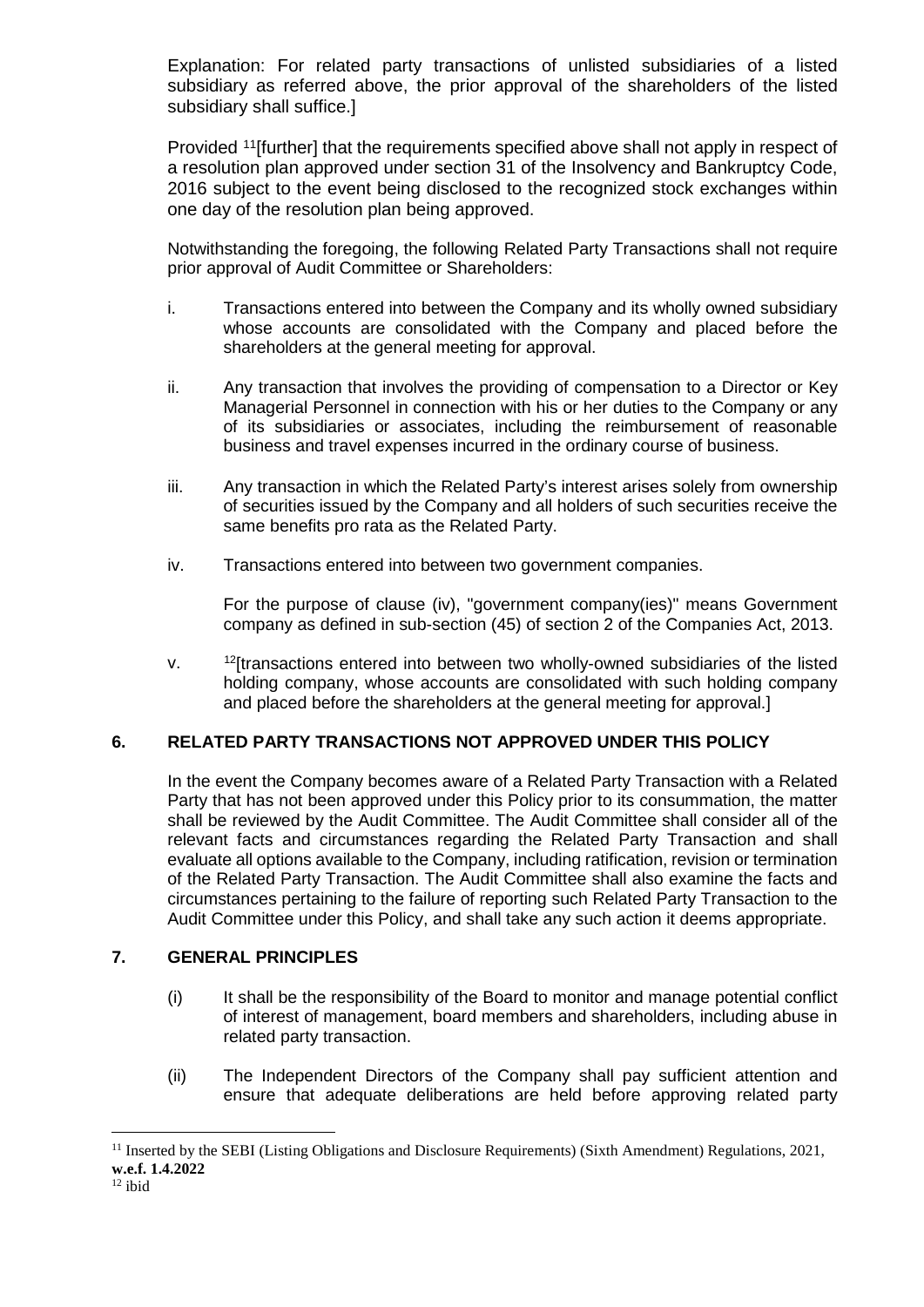transaction and assure themselves that the same are in the interest of the Company.

- (iii) The Audit Committee shall have following power with respect to the related party transaction:
	- To seek information from employee;
	- To obtain outside legal or professional advice;
	- To secure attendance of outsiders with relevant expertise, if it considers necessary;
	- To investigate any related party transaction.
- (iv) The Chief Financial Officer of the Company is authorized to issue necessary guidelines / instructions for implementation of this Policy.

# **8. DISCLOSURE**

Details of all material transactions with related parties shall be disclosed on quarterly basis along with the compliance report on corporate governance and in the Annual Report of the Company.

The Company shall submit within 30 days [13](#page-11-0)[15 days with effect from 01.04.2022] from the date of publication of its standalone and consolidated financial results for the half year, disclosures of related party transactions on a consolidated basis, in the format specified in the relevant accounting standards for annual results to the stock exchanges [14\[](#page-11-1)and in the format specified by SEBI from time to time with effect from 01.04.2022] and publish the same on its website.

<sup>15</sup>[Provided further that the listed entity shall make such disclosures every six months on the date of publication of its standalone and consolidated financial results with effect from 01.04.2023.]

The Company shall disclose the Policy on dealing with Related Party Transactions on its website and a web link thereto shall be provided in the Annual Report.

# **9. AMENDMENT IN LAW**

Any subsequent amendment / modification in the Listing Regulations and / or other laws in this regard shall automatically apply to this Policy. The same shall be added / amended / modified from time to time as authorized by the Audit Committee with due procedure.

\_\_\_\_\_\_\_\_\_\_\_\_\_\_\_\_\_\_\_\_\_\_\_\_\_

<span id="page-11-0"></span><sup>&</sup>lt;sup>13</sup> Inserted by the SEBI (Listing Obligations and Disclosure Requirements) (Sixth Amendment) Regulations, 2021, **w.e.f. 1.4.2022** 

<span id="page-11-1"></span> $14$  ibid

<span id="page-11-2"></span> $15$  ibid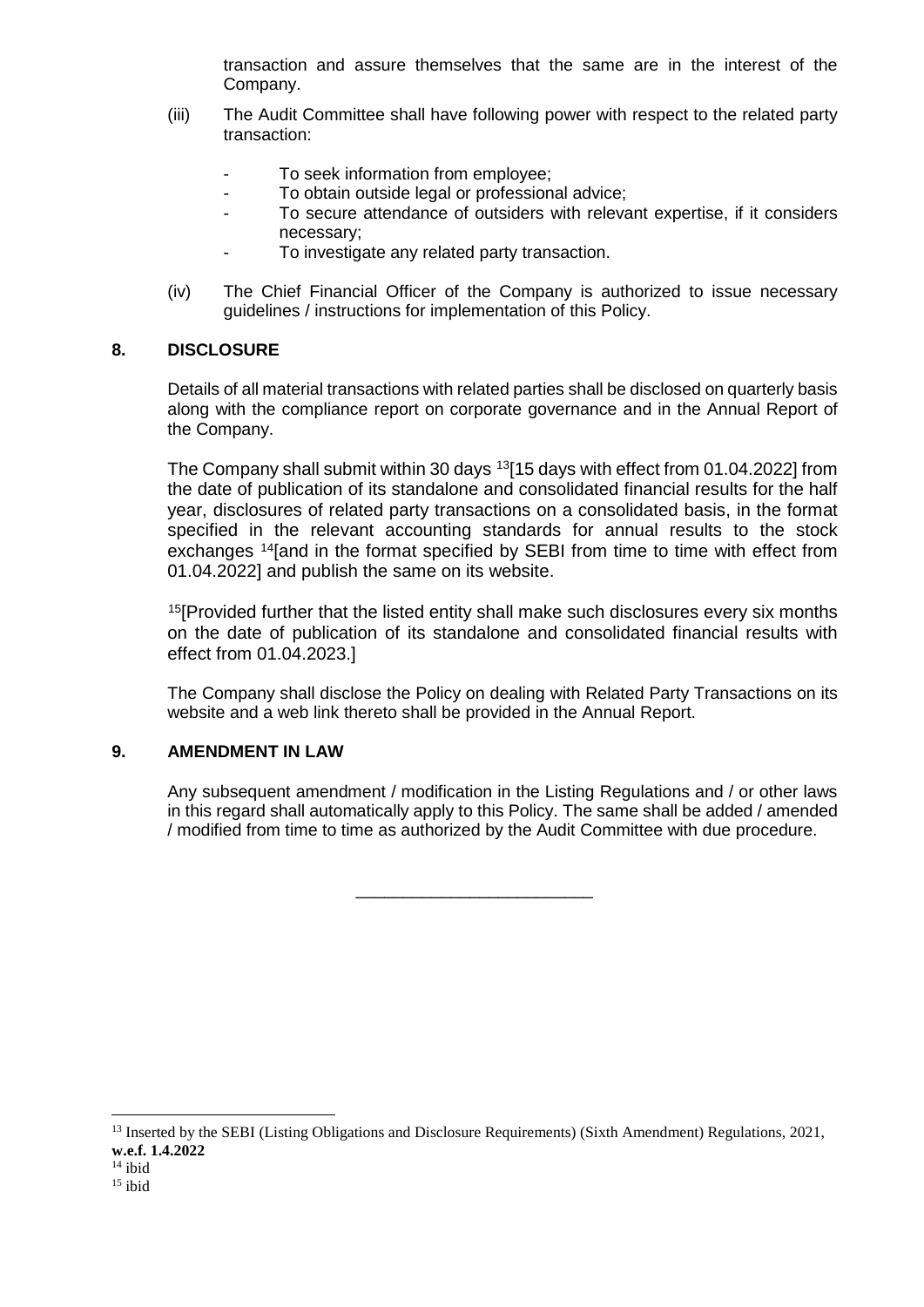# **Notice of Interest by Director and Key Managerial Personnel**

To, The Board of Directors Gujarat Alkalies and Chemicals Limited PO. : Ranoli : 391 350 DIST. : VADODARA

Dear Sir(s),

I, \_\_\_\_\_\_\_\_\_\_\_\_, son / daughter / spouse of \_\_\_\_\_\_\_\_\_\_\_\_, resident of \_\_\_\_\_\_\_\_\_, being a Director / Key Managerial Personnel (KMP) in the Company hereby give Notice of my interest or concern in the following company or companies, bodies corporate, firms or other association of individuals:

| Sr.<br>No. | Name of the Company / Bodies   Nature<br>Corporate / Firms / Association of   interest<br>individuals | concern | of Shareholding<br>$(No/\%)$ | <b>Date</b><br>which<br>interest<br>concern<br>arose | on<br>or - |
|------------|-------------------------------------------------------------------------------------------------------|---------|------------------------------|------------------------------------------------------|------------|
|            |                                                                                                       |         |                              |                                                      |            |

# **List of Relatives in terms of Section 2(77) of the Companies Act, 2013**

|     | Spouse (wife)                    |  |
|-----|----------------------------------|--|
| 2.  | Father (including step-father)   |  |
| 3.  | Mother (including step-mother)   |  |
| 4.  | Son (including step-son)         |  |
| 5.  | Son's wife                       |  |
| 6.  | Daughter                         |  |
| 7.  | Daughter's Husband               |  |
| 8.  | Brother (including step-brother) |  |
| 9.  | Sister (including step-sister)   |  |
| 10. | Member of HUF                    |  |

( SIGNATURE )

PLACE : DATE :